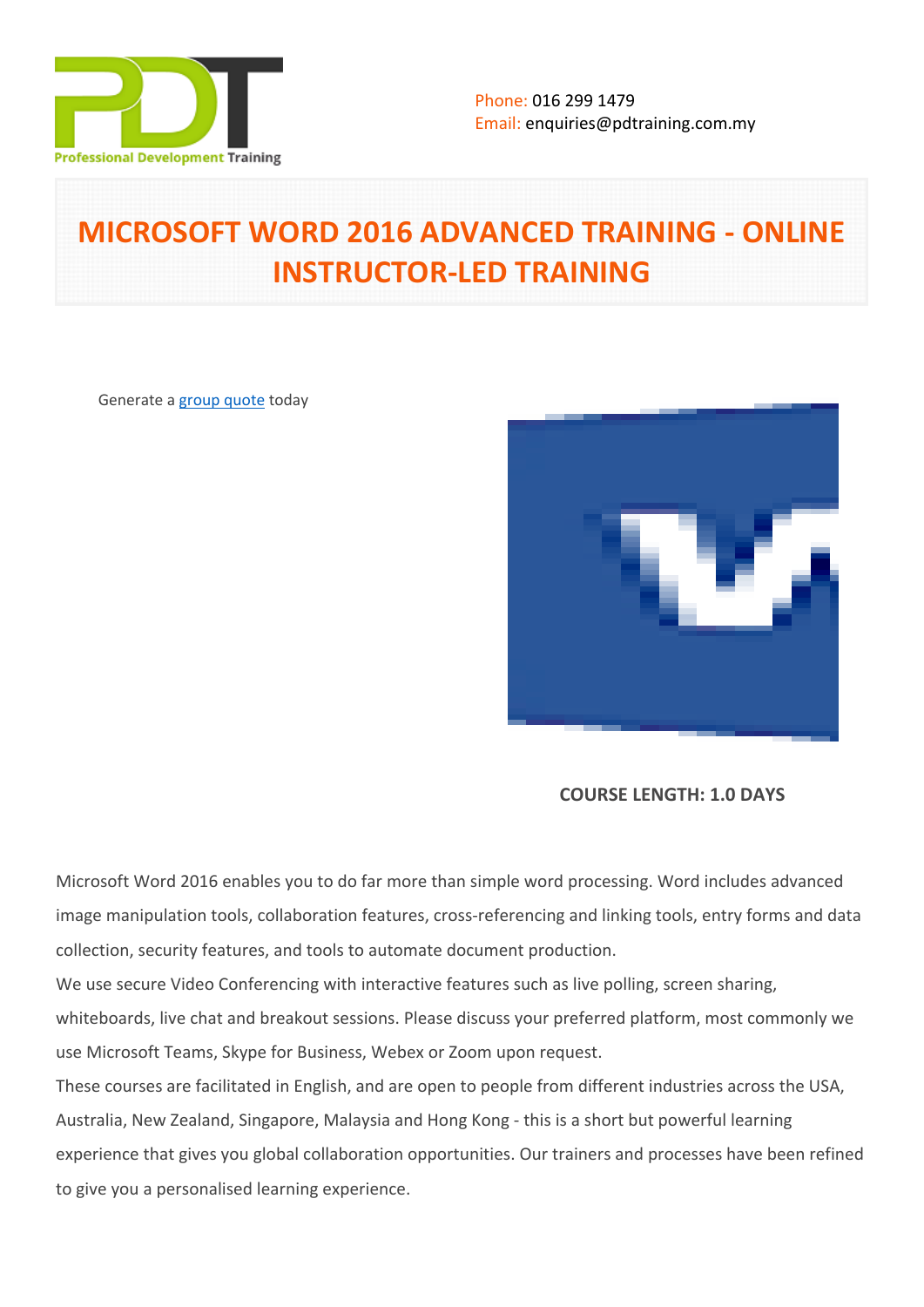\*\*Please note, these classes run to a very tight schedule, please follow the invitation and join the class 10 minutes prior to commencement so you are ready to participate and don't miss a minute! Please click the In-House Training tab to receive a free quote for courses delivered at your preferred location.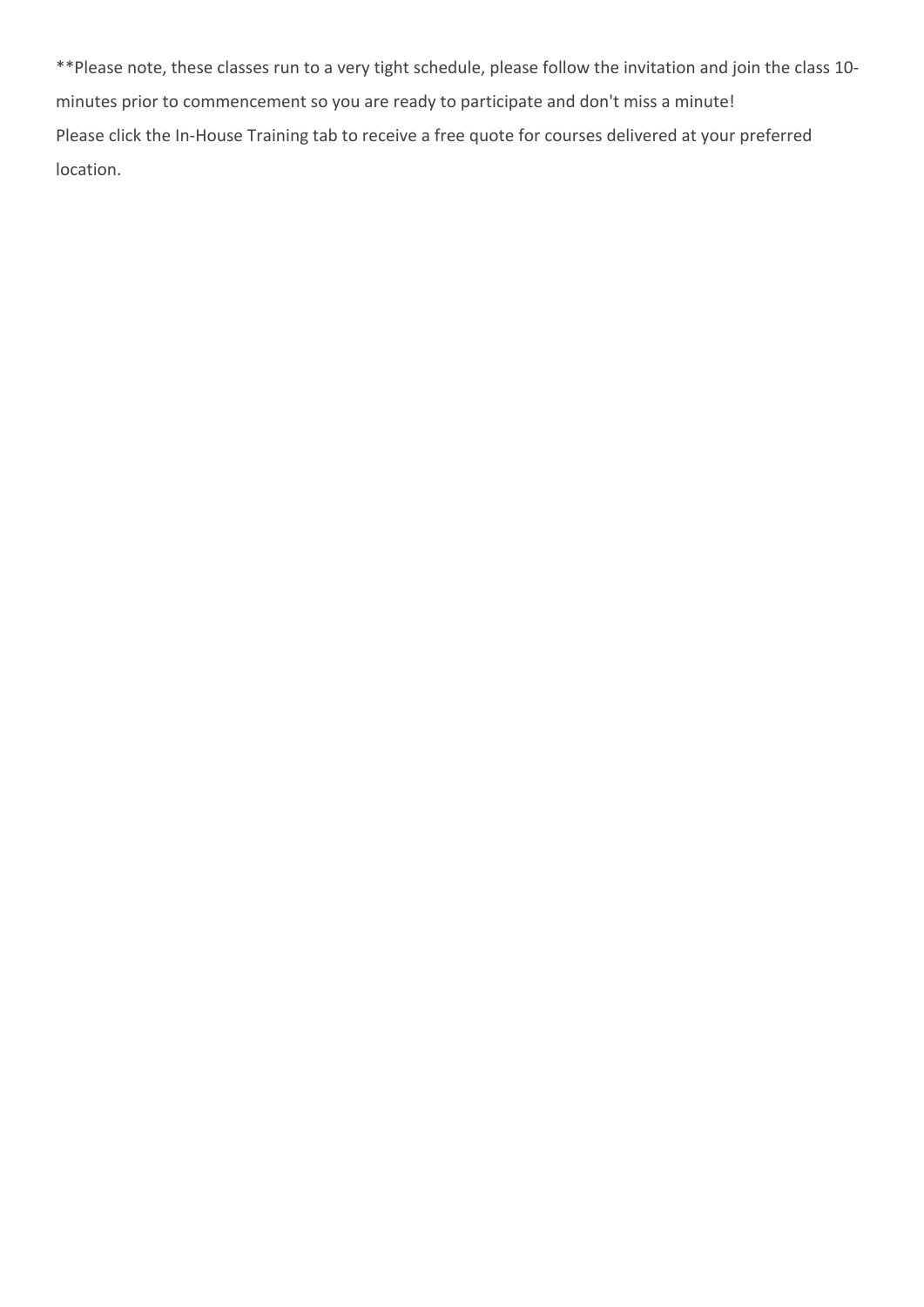## **MICROSOFT WORD 2016 ADVANCED TRAINING - ONLINE INSTRUCTOR-LED TRAINING COURSE OUTLINE**

## **FOREWORD**

The PD Training Microsoft Word 2016 Advanced Training Course is intended for students who want to use advanced capabilities in Word, including image manipulation, collaboration and revision tracking, crossreferencing and linking, document security, forms, and process automation through macros.

#### **OUTCOMES**

This course is intended for those who have intermediate skills with Microsoft Word 2016 who want to learn more advanced skills or students who want to learn the topics covered in this course in the 2016 interface.

## **After completing this course, students will be able to:**

- Share a Document
- Work with Comments
- Compare Document Changes
- Merge Document Changes
- Co-author Documents
- Work with footnotes and endnotes.
- Add Citations, Captions and Hyperlinks
- Set Editing Restrictions
- Add a Digital Signature to a Document
- Restrict Document Access
- Create Forms
- Manipulate Forms
- Form Data Conversion
- Create a New Document Version
- Compare Document Versions

#### **MODULES**

#### **Lesson 1: Working with Tables and Charts**

- Sort Table Data
	- o Sorting Tables
	- o Activity 1-1
- Control Cell Layout
	- o Cell Merging
	- o Cell Splitting
	- o Cell Alignment
	- o Text Direction
	- o Activity 1-2

## Perform Calculations in a Table

## **Lesson 2: Customising Formats Using Styles and Themes**

- Create and Modify Text Styles
	- o Types of Text Styles
	- o Applying Styles
	- o Character Spacing
	- o Custom Styles
	- o The Create New Style from Formatting Dialog Box
	- o Style Modification Options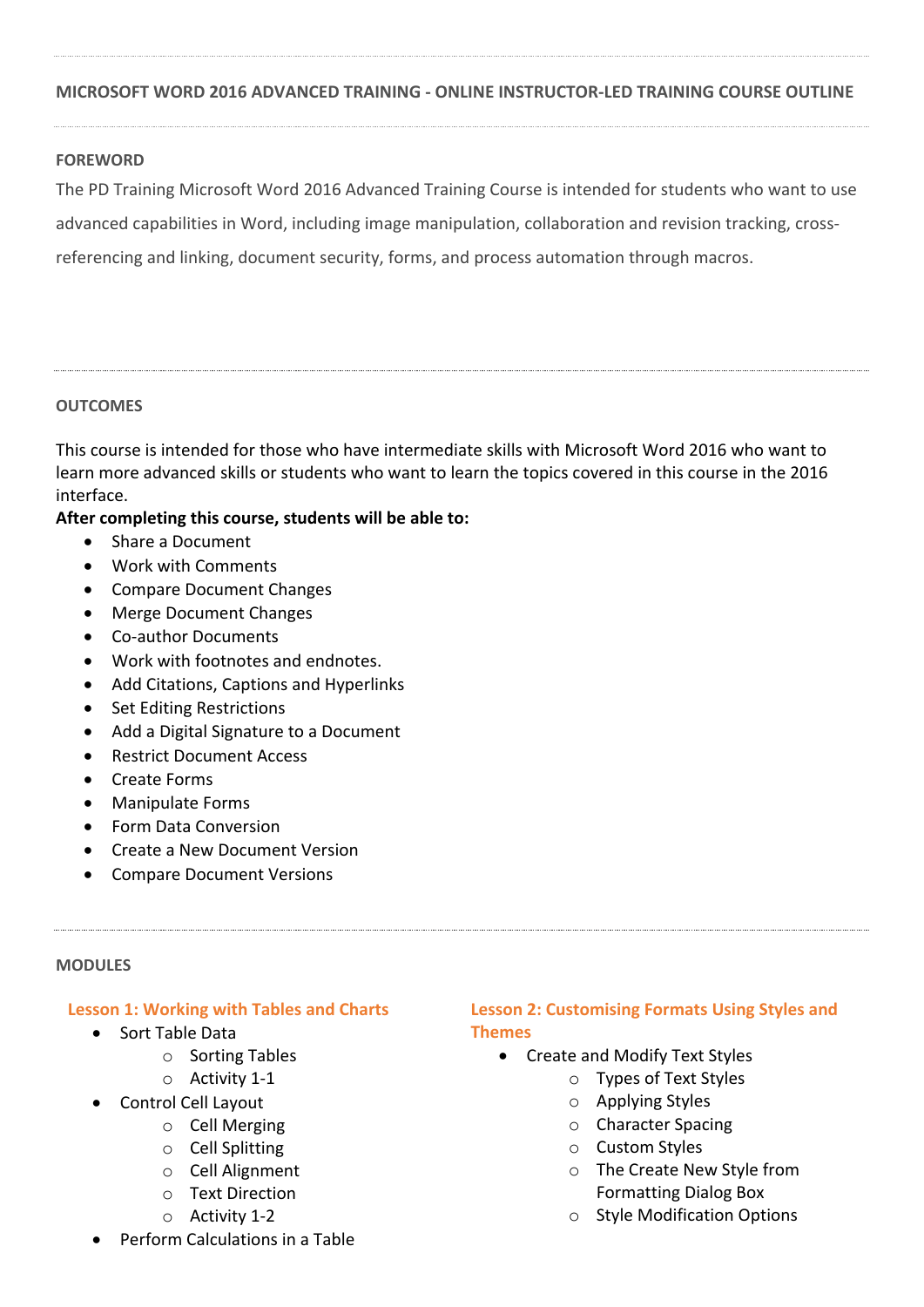- o Formulas in Word
- o Functions in Word
- o Equations
- o Activity 1-3
- Create a Chart
	- o Charts
	- o Chart Components
	- o Types of Charts
	- o Creating a Chart
	- o The Chart Tools Tabs
	- o Chart Quick Analysis Buttons
	- o Changing the Chart Type
	- o Editing Chart Data
	- o Saving a Chart as a Template
	- o The Caption Dialog Box
	- o Activity 1-4

## **Lesson 3: Using Images in a Document**

- Resize an Image
	- o Resizing Options
	- o Cropping Images
	- o Activity 3-1
- Adjust Image Appearance
	- o The Adjust Group
	- o Corrections Options
	- o Color Options
	- o Artistic Effects Options
	- o Compression Tools
	- o The Background Removal Tool
	- o Applying Picture Styles
	- o Activity 3-2
- Integrate Pictures and Text
	- o Text Wrapping Styles
	- o Picture Positioning Options
	- o Rotating Images
	- o Adding Captions
	- o Activity 3-3
- Insert and Format Screenshots
	- o The Screenshot Tool
	- o Activity 3-4
- Insert Video
	- o Video Links
	- o Inserting a Video
	- o Playing a Video
	- o Activity 3-5
- o Assigning Keyboard Shortcuts to Styles
- o Activity 2-1
- Create Custom List or Table Styles
	- o Tools for List Styles
	- o Tools for Table Styles
	- o Activity 2-2
- Apply and Customise Document Themes
	- o Applying Document Themes
	- o Changing the Style Set
	- o Creating Custom Style Sets
	- o The Document Formatting Group
	- o Creating Custom Color Schemes
	- o Creating Custom Font Schemes
	- o Saving Custom Themes
	- o Activity 2-3

## **Lesson 4: Creating Custom Graphic Elements**

- Create Text Boxes and Pull Quotes
	- o Types of Text Boxes
	- o Inserting a Text Box with the Text Box Gallery
	- o Drawing a Text Box
	- $\circ$  The Drawing Tools Format Contextual Tab
	- o Applying Text Box Styles
	- o Formatting Text Boxes
	- o Applying Shadow and 3-D Effects
	- o Changing Text Direction
	- o Saving the Selection to the Text Box Gallery
	- o Arranging Text Boxes
	- o Activity 4-1
- Draw Shapes
	- o Shapes in Word
	- o Types of Shapes
	- o The Drawing Canvas
	- o Text Wrapping Styles
	- o Adding Text to a Shape
	- o Modifying Text in a Shape
	- o Adding Captions
	- o Setting Shape Styles
	- o Resizing Options
	- o Positioning Options
	- o Activity 4-2
- Add WordArt and Other Text Effects
	- o WordArt
	- o Drop Caps
	- o Activity 4-3
- Create Complex Illustrations with SmartArt
	- o SmartArt Graphics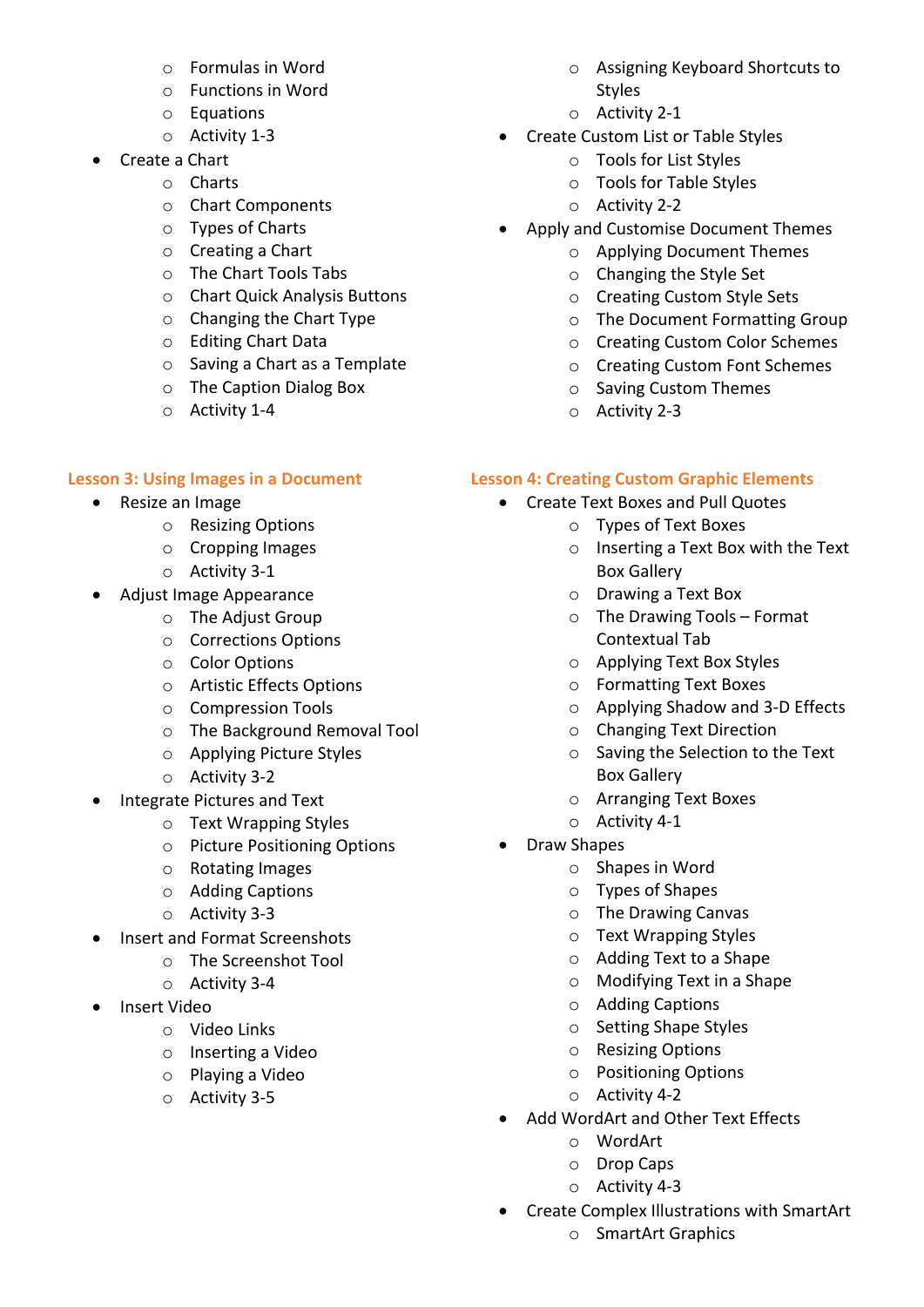- o The Choose a SmartArt Graphic Dialog Box
- o Adding Text and Images to the Diagram
- o SmartArt Graphic Categories
- o The SmartArt Tools Contextual Tabs
- o Activity 4-4

# **Lesson 5: Inserting Content Using Quick Parts**

- Insert Building Blocks
	- o Quick Parts
	- o Building Blocks
	- o The Building Blocks Organiser Dialog Box
	- o Activity 5-1
- Create and Modify Building Blocks
	- o The Create New Building Blocks Dialog Box
	- o Building Block Modification **Options**
	- o Copying Building Blocks Between **Documents**
	- o Activity 5-2
- Insert Fields Using Quick Parts
	- o Fields
	- o Field Code Syntax
	- o The Field Dialog Box
	- o Activity 5-3

# **Lesson 7: Using Templates**

- Create a Document Using a Template
	- o Templates in Word
	- o Creating a Document from a Template
	- o Viewing Personal Templates
	- o Template Storage Locations
	- o Activity 7-1
- Create a Template
	- o Creating a New Template
	- o Modifying a Template
	- o Attaching a Template to a Document
	- o Managing Templates with the Organiser
	- o The Default Template Location
	- o Activity 7-2

# **Lesson 6: Controlling Text Flow**

- Control Paragraph Flow
	- o Paragraph Flow Options
	- o Activity 6-1
- Insert Section Breaks
	- o Sections and Section Breaks
	- o When to Use Section Breaks
	- o Inserting a Section Break
	- o Types of Section Breaks
	- o Creating Section Titles
	- o Activity 6-2
- Insert Columns
	- o Text Columns
	- o Text Column Options
	- o Activity 6-3
- Link Text Boxes to Control Text Flow
	- o Linked Text Boxes
	- o Inserting Text from a File
	- o Activity 6-4

# **Lesson 8: Using Mail Merge**

- The Mail Merge Features
	- o Mail Merge
	- o Mail Merge Fields
		- o Mail Merge Rules
	- o Data Sources
	- o The Mail Merge Process
	- o The Mailings Tab
	- o The Mail Merge Wizard and Related Dialog Boxes
	- o Opening a Mail Merge Document with a Data Source Attached
	- o Unlinking a Data Source
	- o Activity 8-1
- Merge Envelopes and Labels
	- o Merge Options for Envelopes and Labels
	- o Creating a Single Envelope or Label
	- o Set Up a Return Address